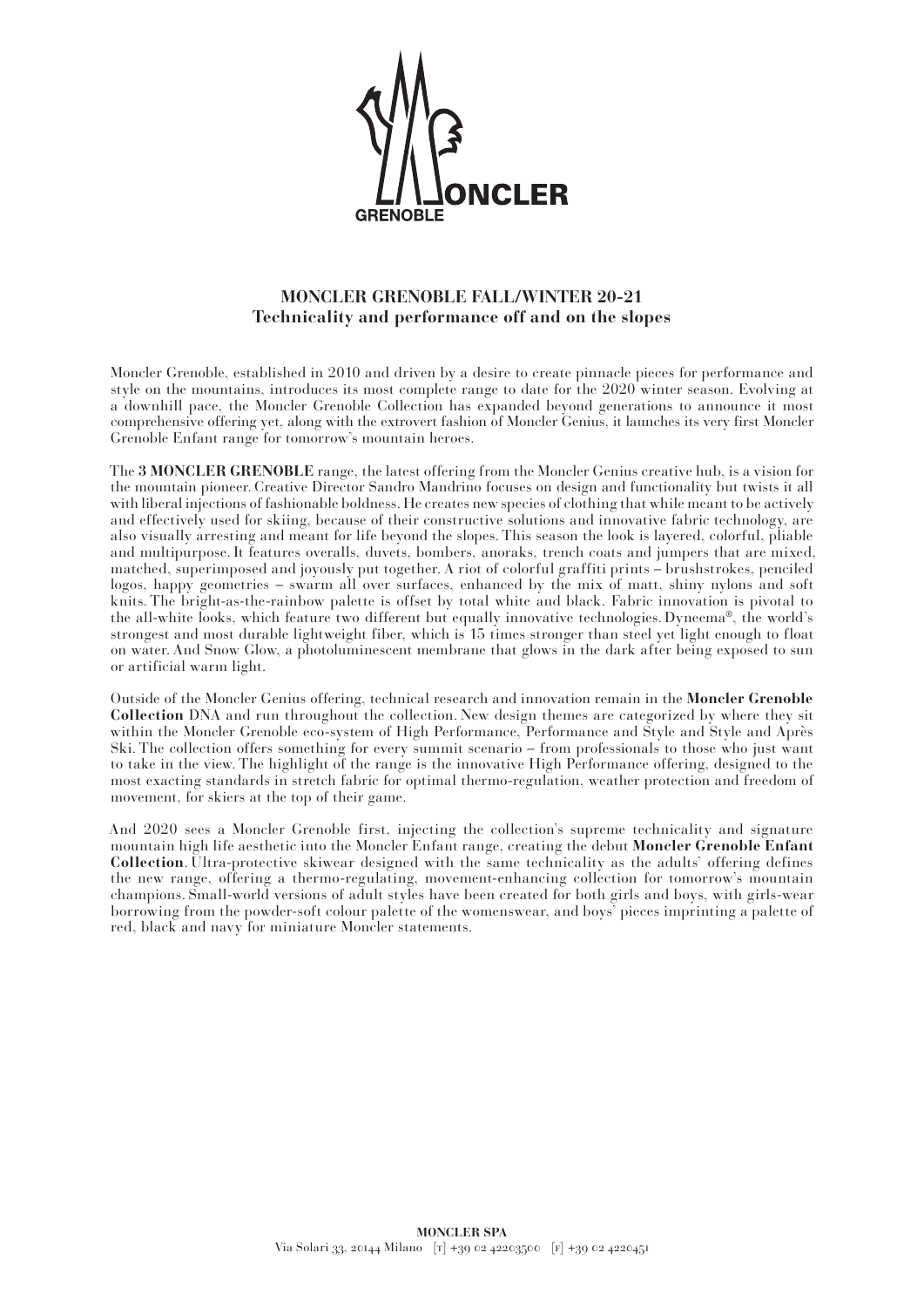

## **MONCLER GRENOBLE—HIGH PERFORMANCE**

This is the most technically elaborate part of the line, diligently crafted from the most futureproof materials. The slim silhouettes, in a lively pop color scheme, have been developed with GORE-TEX membrane to guarantee a waterproof quality, breathability and lightness, while the natural filling is in goose down with a graphene treatment.

Designed to the most exacting standards to guarantee maximum performance, **Moncler Grenoble High Performance** is an innovative range of techwear for professional skiers at the top of their game. Jackets such as the Sizan for men and the Surier for woman are crafted from 4-way stretch nylon, with a natural state-of-the-art insulation layer made of down mixed with graphene from the project Graphene Inside the Future™. Fabrics laminated with membranes are sealed within every garment to allow for micro climate control during high intensity skiing.

A range of modular shell pieces for all-weather mountain protection has been designed for later in the season. Windproof, waterproof, lightweight and breathable, these pieces are designed in a stackable double layer to be worn alone or with insulated pieces for colder days. Unmistakable Moncler styling comes via cinched waists for women in the Verres and outsized proportions in the GORE-TEX 3-layer Thur for men, making this a second skin whether ski-touring or braving blustery city streets. The Linth jacket has been designed for winter sports: the GORE-TEX INFIMIUM™ Windstopper®, 2-layer is water-resistant and windproof allowing breathability and body thermoregulation when gliding downhill, all enriched with a mirrored graphic logo on the front. Every detail for the skier's quotidian needs have been considered: the High Performance pieces have lift pass pockets, media pockets and even goggle pockets with lens cloths included.

## **MONCLER GRENOBLE—PERFORMANCE AND STYLE**

A perfect marriage of form and function. In the Performance and Style section, the experimental fabric mix has been combined with ultra-lightweight breathable insulation materials enhanced by the collaboration with PrimaLoft® Gold Insulation Active. Along with the outerwear come padded overshirts and woven jacquard cardigans.

The Krimmler is the epitome of the Performance and Style offering. A 4-way stretch jacket conceived with laminated fabrics and technical, breathable, and waterproof membranes and injected with sustainable, ultrawarm PrimaLoft® Gold Insulation Active, and finessed with bold embossed Moncler lettering on the front. The men's collection highlights Moncler's stylistic intentions on the mountains: protection and style always in tandem. The women's **Moncler All Over** theme follows the same rulebook: neat, slimline and ultra-flexible pieces, crafted with featherweight insulation and emblazoned with Moncler lettering.

The **Future Textures** theme for men combines unexpected city-ready textures with outsized silhouettes for an eye-catching look on the slopes. The Chetoz jacket is a focal point, patchworked from paintbox shades. The city banker's uniform is turned on its head for the pinstriped 2-layer wool Gressan look, and velvet is enhanced with waterproof membranes for the Antagnod. The **Extreme Season** range brings a future-flair to the mountain with a holographic silver finish in the Breuil jacket for men and the cinched waist in the Ollignan for women.